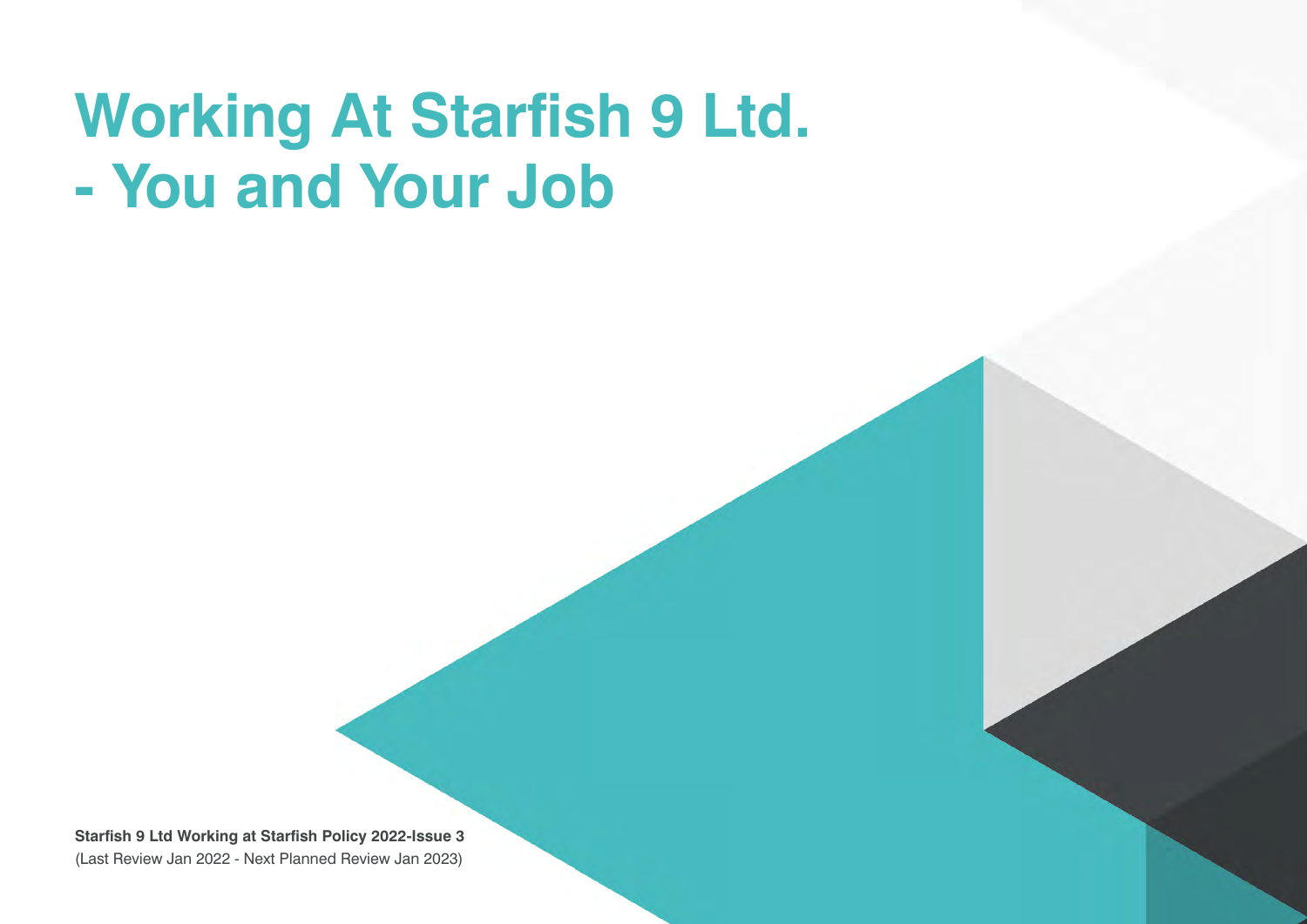# **Working At Starfish 9 Ltd. - You and Your Job**

# **Probationary Period**

All appointments are subject to a 3 month probationary period, this may be extended by a further 4, 8 or 12 weeks in order to determine whether you will remain in our employment.

# **Job Descriptions and Job Profiles**

We will endeavour to provide you with a job description or profile, which outlines your primary tasks and duties. This will be given to you at the start of your employment with us. However, you may be asked to perform other duties if one of your colleagues is off sick or on annual leave.

# **Hours of Work**

Due to the variety of roles within the Company hours of work may differ. Your hours of work are noted in your Main Statement of Terms and Conditions of Employment.

# **Break Periods**

Due to the variety of roles within the Company break periods may differ. Your break periods are noted in your Main Statement of Terms and Conditions of Employment.

# **Overtime**

From time to time we may require you (depending on the position you hold with us) to work overtime in order to meet the needs of the business. This will be in cases where we have committed certain deadlines to our clients. In such circumstances, your full support is paramount in order to meet the needs and expectation of our client. It will also ensure the growth and future prosperity of our business.

Overtime is classified as those hours worked in excess of 39 or those, which are noted in either (or both) your offer letter and/or your Main Statement of Terms and Conditions of Employment.

Any entitlement to be paid for overtime working will be detailed in your Main Statement of Terms and Conditions of Employment.

# **Short Time Working and Lay Off**

We reserve the right to invoke the statutory rules pertaining to 'short term lay off'. That is, we will only exercise this right in cases of a serious downturn in business and in so doing we will ensure we comply with the law in this regard including paying the said guaranteed payments.

After 4 weeks, we will review the circumstances in accordance with the law.

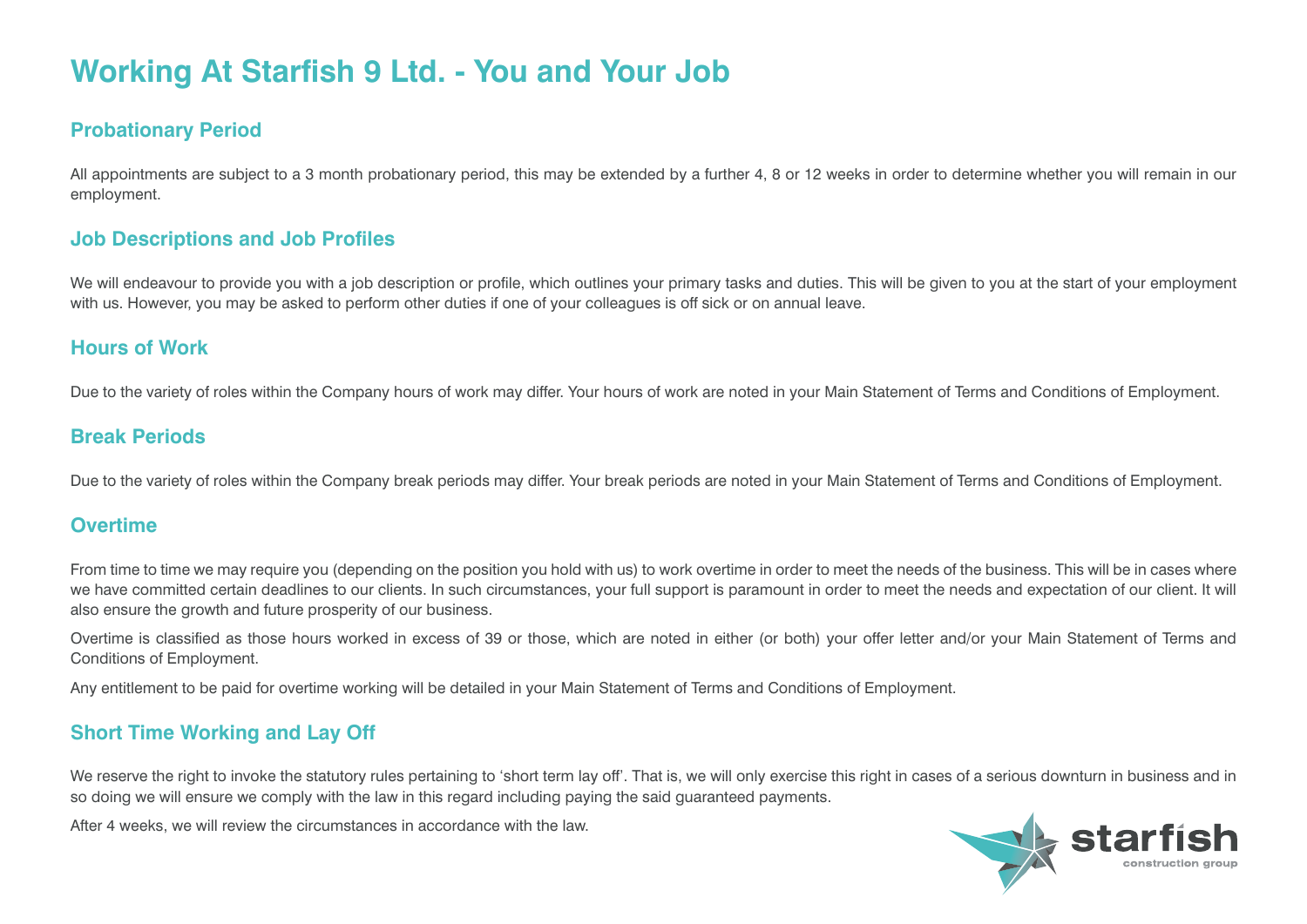# **Other Employment**

It is a requirement of your employment with us that you inform us of your intention to take a second job or indeed if you have another job in addition to your job with us. In normal circumstances we would prefer that your employment with us is your 'whole' and main employment. In all circumstances, if your employment with us is full time, you will devote your entire working hours to Starfish 9 Ltd. Nevertheless, we reserve the right to:

- Request details of the hours you work for any second or 'other' employer.
- Establish the nature of the employment.
- Examine the impact of your second job on your position with us.
- Request you sign a Working Time Directive Opt Out Clause if the combined hours of work exceed 48 per week averaged over a 17-week period.
- Insist Starfish 9 Ltd. is your only and main employment during your employment with us.

# **Wages**

#### **Payment of wages**

Your rate of pay will be as detailed in your Main Statement of Terms and Conditions of Employment.

All payments are made to **weekly paid personnel** into a bank account of your choice every Friday.

Salaries are paid to **salaried personnel** on the last Friday of the month into a bank account of your choice.

The Company does not pay wages cash in hand.

A pay slip is given to you showing a breakdown of all payments. However it is your responsibility to pick up your wage slip and cordially check that the details are correct.

In addition it is your responsibility to inform the Wages Office, your Foreman or Line Manager of any changes, which could affect your wages.

#### **Overpayments**

From time to time we may accidentally make an overpayment in relation to your wages. In such circumstances, we will seek to reimburse the loss by making a deduction for such overpayments, where you have not worked the equivalent amount of hours and as such, are not entitled to this amount of money. The full amount will be recovered from your wages and will be deducted in accordance with the clause in your Main Statement of Terms and the Employment Rights Act 1996.

#### **Underpayments**

If you believe we have underpaid you then please contact the Wages Office or your Line Manager for advice and assistance in this regard.

#### **Time Sheet Completion and Signing In and Out**

It is vitally important that we keep up to date and accurate records both in relation to the Inland Revenue and our company accounts. Thus if you are required to sign in and out you must do so when you commence and finish your day's work. This enables the Foreman or your Line Manager and the Wages Office to 'accurately' calculate your wages. It also ensures that the Company complies with the Inland Revenue and other statutory lead bodies.

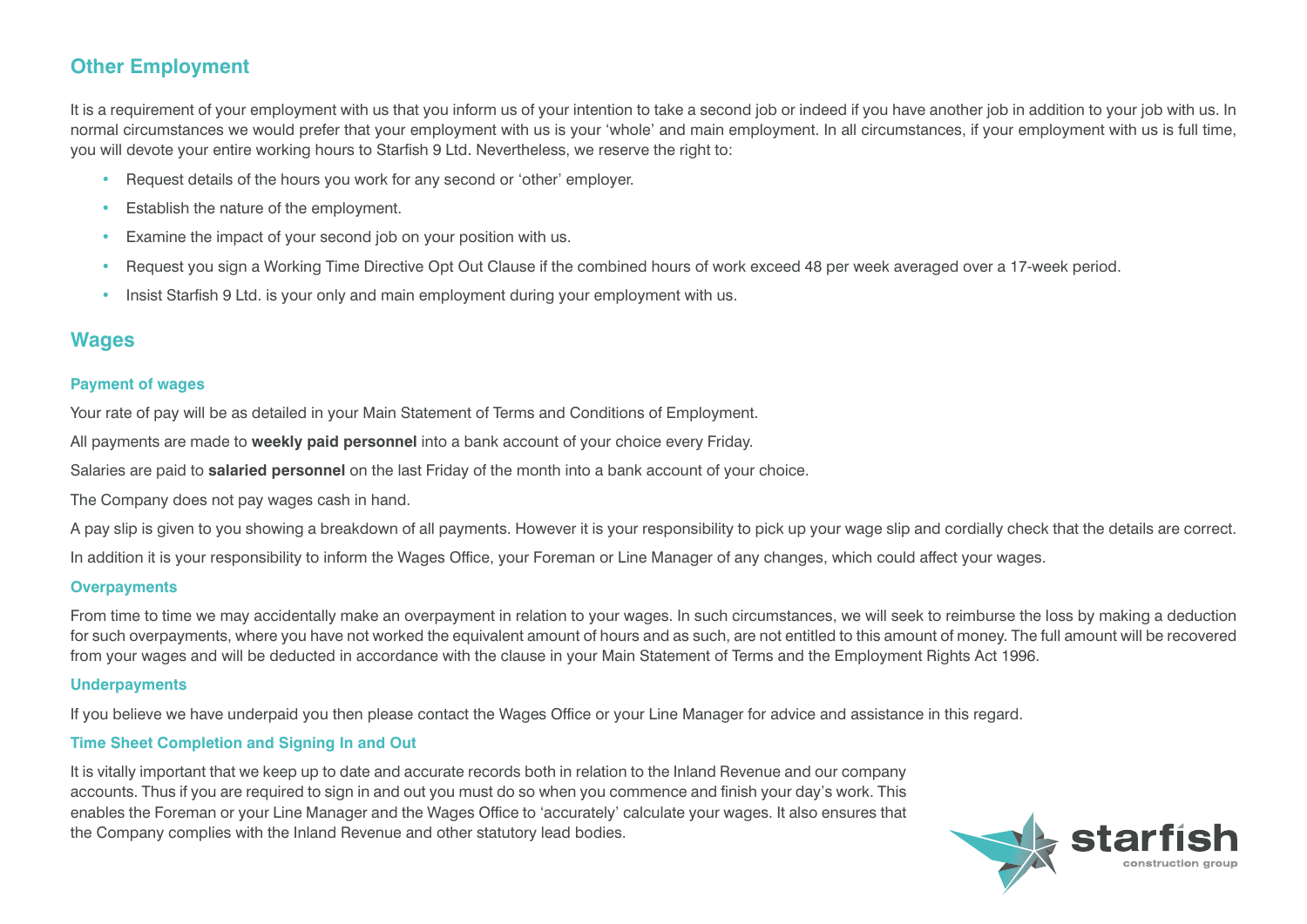# **Bonus Payments**

There may be occasions when we pay you an 'effectiveness' or other bonus. Such payments are never guaranteed and are wholly dependent on the Company's and your individual performance.

Further details can be found in your Main Statement of Terms and Conditions of Employment for more details.

# **Income Tax and National Insurance**

We are required by law to make deductions from your pay such as Income Tax and National Insurance.

If you do not have a National Insurance number, you will need to contact GOV.UK application line on 0800 141 2075. If lost apply online at www. gov.uk / apply-nationalinsurance-number

If you do not have a P45, you will be taxed at the emergency rate and may have to claim back any over payments, from the Inland Revenue. If you do not have a P45, please ask for a HMRC starter check list. This will help obtain your correct tax coding.

#### **Other Deductions**

Other deductions (where applicable) made from your pay will be shown on your pay slip. If you have any doubt or query concerning a deduction, you should speak to your Foreman, Line Manager or the Wages Office.

#### **Voluntary Deductions**

Although the Company will require written authorisation, we are happy to make deductions for both individual savings schemes and union subscriptions.

For further details please liaise with either your Foreman, Line Manager or the Wages Office.

# **Personal Endeavours**

You must not seek to make personal gain from your association with us. As such, you are not permitted to exchange in the sale or purchase of any personal belongings whether new or second hand at any time when on duty.

# **Terms and Conditions of Employment**

You are entitled to a Main Statement of Terms and Conditions of Employment within 8 weeks of your start date. This represents part of the contractual agreement between you and us. A copy of the signed contract will be held on your personal file confidentially by us, in accordance with data protection legislation. We believe it is important that you understand your Main Statement of Terms and Conditions of Employment so we encourage you to read your contract very carefully and then put it somewhere safe.